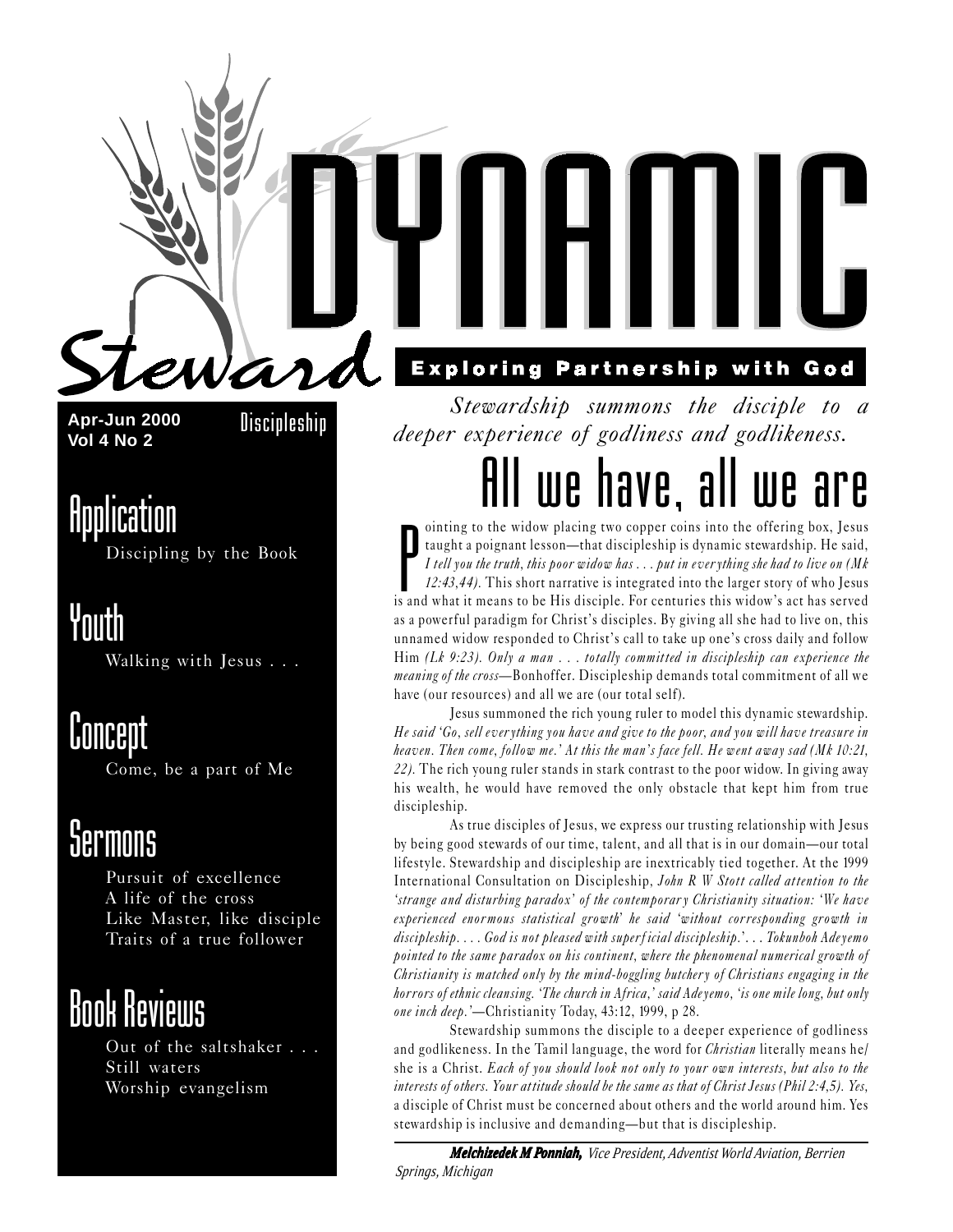## **Application**



The Disciple Bible Study Program comes in two formats, one specifically geared for youth and the other for adults.

#### **Studying in three phases**

Divided into three phases, *Disciple* aims at transformation, not just information. Students in *Disciple* groups are called upon, each week, to seriously consider their call to discipleship through their personal encounter with the Scriptures, coupled with participation in group sessions. The study is built around a commitment and covenant to *participate, prepare, and be present* in each of the two and one-half hour weekly sessions.

#### **Transforming lives across the globe**

Across the world, many have discovered the Bible as their home through the Disciple Bible Study Program! Over the last 14 years, Disciple has had over 650,000 participants in the United States alone! This number is representative of 32 denominations. The study is translated into Korean, Spanish, German, French, and Chinese (both Mandarin and Cantonese dialects). It is available in Australia,

> Africa, Belgium, Canada, England, France, Germany, Hong Kong, Indonesia, Ireland, Korea, Malaysia, New Zealand, Singapore, Switzerland, and the Virgin Islands. Since 1937, 34,000 people, representing 11,000 churches, have been trained to lead one or more phases of Disciple.

This data bears strong witness to God's working through the Disciple Bible study program. Disciple graduates continue to share their stories of how lives have been transformed and people have been called to teach, preach, and serve those who are in need of love and Christian witness.

#### **Challenging one church at a time**

Disciple offers congregations and individuals both a challenge and a promise. The challenge is to recognize Scripture as the starting point and foundation for all of the congregation's ministries, and to see the study of Scripture in *Disciple* as a path to renewed and vital ministry through transformed and committed people. The promise is that all who come to Scripture allowing God's Word to have its say will, with the help of the Holy Spirit, experience the power that changes priorities and redirects lives.

The past of the *Disciple* program is filled with great witness, the present is inspiring and challenging, and the future holds awesome opportunities!

#### **Contact information**

Discipling by the Book

For additional information, visit Disciple at www.umph.org/disciple; call 800-672-1789 or 615-749-6000; or fax 615-749-6049.

Two churches in our local area have used Disciple for both youth and adults. The contact persons listed below have graciously agreed to answer specific questions you may have about this Bible study program, and the difference it can make in your congregation. —DS

#### **Rebecca Brillhart**

Sligo Seventh-day Adventist Church 7700 Carroll Ave Takoma Park, MD 20912 Telephone: 301-270-6777

#### **Bonita Shields**

Spencerville Seventh-day Adventist Church 16325 New Hampshire Ave Silver Spring, MD 20905 Telephone: 301-384-2920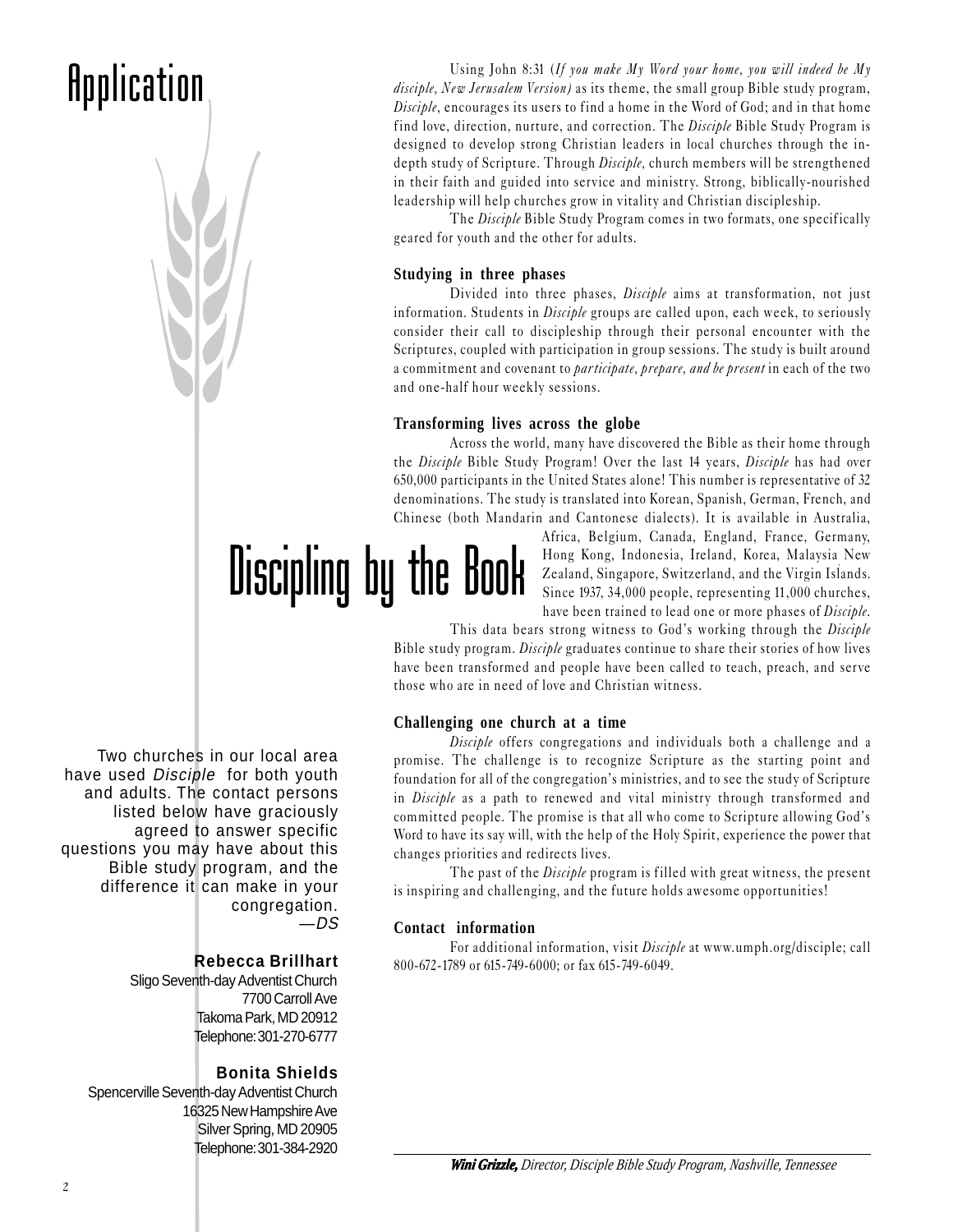Discipleship Resources is a publishing unit of the General Board of Discipleship of The United Methodist Church. Listed below are some of their discipleship resources designed especially for youth. Using resources such as these will help young people walk with Jesus every day.

#### *Together in Love,* **by David C Sutherland (US\$ 13.95)**

While primarily providing a structured way for youth and college students to grow to be accountable disciples of Jesus Christ, this book is designed to also

hold youth and college students accountable to one another. After mutually agreeing to a covenant that includes acts of devotion, worship, compassion, and justice, youth meet regularly for starting, maintaining, and creating youth Covenant Discipleship Groups; conducting group meetings; and sharing ideas and information.

#### *Culture Shifts,* **by Craig Miller and Lia Icaza-Willetts (US\$ 15.95)**

Home life and congregational life are constantly bombarded by changes in our culture. Over the course of 10 sessions, this book examines 9 culture shifts that affect youth in their personal and church life. Using this as the foundation of a group study will help develop a daily devotional life and hold one another accountable for discipleship. Included is a Guide for Daily Devotions focusing on Psalms.

#### *Sprouts,* **by Edie Genung Harris and Shirley L. Ramsey (US\$ 11.95**)

This weekly program outline for children (grades 3-6) was created with the primary purpose of encouraging children to regularly support one another in their efforts to live as disciples of Christ. It also incorporates life-application by helping them choose deeds that demonstrate their love for God and for others.

#### *Hand in Hand,* **by Sue Downing (US\$ 16.95)**

Designed to help parents rear their children as Christian disciples, this book contains ideas, suggestions, and activities to help children make prayer a vital part of daily life; read the Bible so that it's fun, exciting, and meaningful; and actively integrate Jesus into everyday life.

## Quotes **on discipleship . . .**

Jesus Christ didn't commit the gospel to an advertising agency; He commissioned disciples.—*Joseph Bayly* 

Salvation is free, but discipleship costs everything we have.— $Billy$  Graham

Discipleship means discipline. The disciple is one who has come with his ignorance, superstition, and sin to find learning, truth, and forgiveness from the Savior. Without discipline we are not disciples.—Victor Raymond Edman

Discipleship and salvation are two different things: a disciple is one who, realizing the meaning of the atonement, deliberately gives himself up to Jesus Christ in unspeakable gratitude. $-Oswald$ Chambers

We should live our lives as though Christ were coming this afternoon.—Jimmy Carter

Christianity is something which is meant to be seen. As someone has well said, There can be no such thing as secret discipleship, for either the secrecy destroys the discipleship, or the discipleship destroys the secrecy. A man's Christianity should be perfectly visible to all men.—William Barclay

A fundamental law of teaching states: You cannot impart what you do not possess.—Author unknown

Discipleship is anything that causes what is believed in the heart to have demonstrable consequences in our daily life.—Eugene Petersen

The world has yet to see what God can do with and for and through and in a man who is fully and wholly consecrated to Christ.—Henry Varley

God doesn't have any part-timers. He calls men to complete self-denial and obedience. That's discipleship.—John S Barnett

Waiting ... becomes a great opportunity to grow. It is one of God's tools to shape us into the image of Jesus.—*Jim Carpenter* 

We are on the right track when we define the demands of discipleship not in terms of what we think or feel but in terms of what the cross meant to Jesus.—Jerry Harvill

He does not want us to present a sacrifice at the altar; He wants us on the altar.—Alan Nelson

*Discipleship Resources*

P O Box 1616 Alpharetta, GA 30009-1616 online: discipleshipresources.org phone: 800-685-4370; 770-442-8633 fax: 770-442-9742





Youth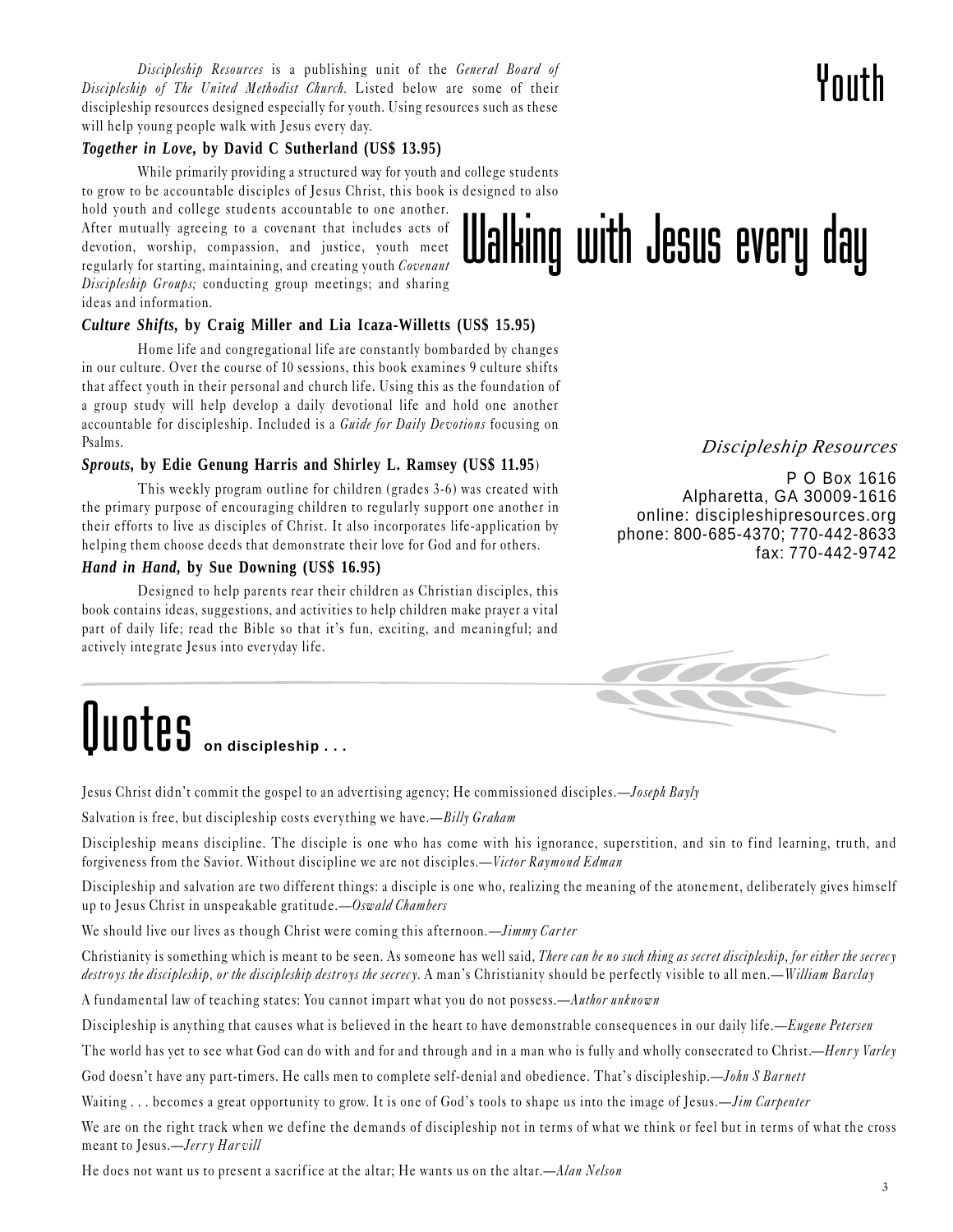### Concept

The scene repeats itself daily. God walks into your life and invites you to walk with Him—to open your life to His presence. It's called discipleship, and it is the most exciting privilege available today. In the beginning Adam and Eve began life in an intimate relationship with God. Soon after that perfect beginning, sin distorted and destroyed that relationship. Ever since, God has sought to restore that relationship one person at a time.

Jesus began His ministry by calling 12 to accompany Him on a unique journey of ministry and sacrifice, a journey that would climax at the cross. The 12 were distinguished by their ordinariness, not by their talent, power, or position. Yet the journey took them from a cross to an upper room. From there, 120 disciples went out with a vision to change the world. And they did more than change-they turned the world upside down. Since the 120, the power of Christianity has transformed culture and become the pivotal point in history. Yet today, Christianity has lost its vitality; squandered its power; and become a cultural reflection of the world around it. So perhaps it is time to go back to the basics—*making disciples*.

> A disciple is one who walks with, learns from, and lives in submission to a master in order to become like the master. An exploration of the lives of great men and women in Scripture reveals five characteristics of the true disciple.

**A disciple is passionately in love with Jesus Christ.** We have been God's consuming passion for 6000 years. In 10 different passages, He calls us to love Him with all our hearts, mind, soul, and strength. He invites us to love Him as He loves us-*passionately*. If Jesus Christ is not our consuming passion, then someone or something else will be, and to that degree we would be practicing a form of idolatry.

**A disciple maintains intimacy with God.** The level of passion in any relationship is in direct proportion to the level of intimacy. The Christian builds intimacy through daily time in prayer, Bible study, scripture memorization, and meditation.

**A disciple integrates God into every area of life.** This is a second level of intimacy. A marriage needs two forms of intimacy—the physical and the sharing of life together. Without either of these, the passion will grow cold. So also in the walk with God. It is not enough to have just a devotional life—the first level of intimacy. We need the second intimacy of inviting God to share every part of our lives. In this way intimacy and passion grow in the relationship with God.

**A disciple makes God a priority in every decision.** If God is really God, then He is the most important factor in every area of life. When He is left out of our decision-making, we are in control. Some Christians are learning to decline promotions that offer more money because of the negative impact the promotion could have on their walk with God and their role in the church.

**A disciple actively shares Christ with others.** This does not mean the ability to explain all doctrines or answer all questions. It simply means sharing the testimony of what God has done in our lives.

These characteristics create a picture of vibrant Christianity that can transform daily life. Each one involves a process of ongoing growth. No one can reach a place where growth stops. Yet, tragically many Christians are such in name only—spiritual infants who never grow into disciples. Paul speaks of this kind of Christian when he prophesies that at the end of time there will be those who will have a form of godliness, but denying its power (2 Tim 3:5).

The gospel commission (Matt 28:18-20) clearly challenges us to make disciples in the context of Christ's promised presence and His power or authority in heaven and on earth. Could it be that we have been so busy counting converts that we have overlooked making disciples? Have we confused the desired end-product of our evangelism? Are we caught in the trap of institutional greatness that has led us to overlook the essence of our mission—making disciples?

Let's allow the Holy Spirit to move us away from the institutional, numerical dynamics of baptizing for numbers. Let's move to the higher agenda of

*In our desire to preserve God's divinity we sometimes drain Him of His passion and make Him too unemotional. We need to have an image of Him that moves us to tears and cheers. God is a passionate God! —Phil Davis*

Come, be a part of Me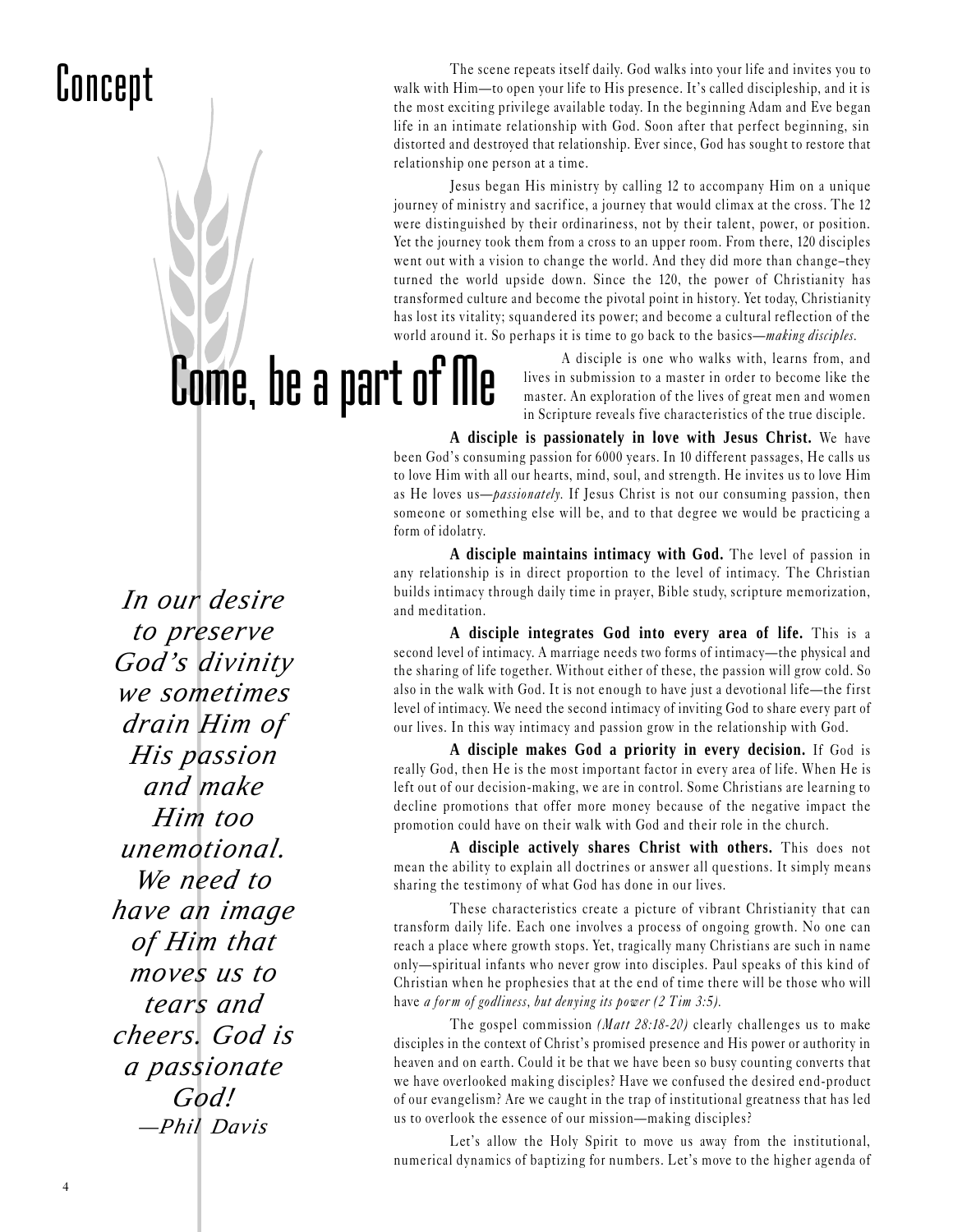discipling. We must recognize that we can only disciple those who have first responded to the wonder of the gospel, finding peace and assurance of salvation. Without this relationship, any attempt to disciple is doomed to the failure of producing legalistic slaves—people focused on their own performance rather than the kingdom of grace.

It is this experience of the gospel that initially awakens the disciple's passion for God. We then nurture this passion as we help the disciple train to be godly  $(1 Tim 4:7)$ . We must teach people to daily feed at God's banquet table instead of relying on secondhand crumbs from others-to focus on the life and ministry of Jesus. As we behold Him, we grow to love Him and trust Him enough to accept Him as lord of our lives.

Still it is not enough to affirm the gospel or accept God as owner. For it is here that the Christian's greatest frustration comes. We know what we should do. We want to do it. Each time we try, we find ourselves frustrated by good but ineffectual efforts. All our attempts are frustrated by our inherent sinful nature which keeps breaking through.

The secret of discipleship is found in accepting the indwelling presence of the Holy Spirit. He has promised to give us a new heart and to put His Spirit in our hearts (Eze 36:26, 27). This is the power that produces the fruit in the life of discipleship. Paul talks about being transformed by the Spirit so that Christ can dwell in our hearts through faith (*Eph 3:15-19*). Discipleship is this intimate and powerful union or partnership with God. It is growing in this friendship as we become one with Him, and it is taking this relationship into every area of life.

Today, once again, God walks into your life and calls Come, follow Me. Walk with Me. Live with Me. Let Me be part of your life. He invites you to extend the invitation to others, and then walk beside them to help them become disciples. It is a daily adventure, learning to live with the King of Kings, to live on His throne  $(Eph 2:6)$ . Let God be God each day, in every decision and every area of life.

I believe we have come to a critical crossroad for the institutional church. It is time that we ask ourselves: Will we grow as the body of Christ, or will we deteriorate into institutional fossilization—destined to a brief moment of glory that fades into the or ganizational anonymity of one more fragmenting structure? It is time to return to the basics. It is time to make disciples. It is time to let God be God and let the church become the Church-the Body of Christ!

*Benjamin C Maxson, Director, General Conference Stewardship Department*

*If we cannot recognize the value of simply being alone with God, as the beloved, without doing anything, we gouge the heart out of Christianity —Brennan Manning*



### *Stewardship Window More from the director's desk* **...**

 **If tithe is worship, where should I tithe?** This is a question that we hear repeatedly in many different places around the world. When tithe is seen as a duty, it is easy to also tell where and how the tithe should be given. However, when people discover tithe as worship, some are tempted to think worship means one can use the tithe in any way one chooses. So, are there some biblical principles to guide our thinking as we worship?

The first issue is, what does tithing as worship say? When we return tithe to God, our worship is acknowledging that as Creator and Redeemer, He is owner of all that we have and are. We are accepting an incredible partnership of managing His resources here on earth.

Since tithes are returned to God, where we return our tithe is a statement of where we think God is. God told the Israelites to bring the tithe to the place He had chosen as a dwelling place for His name (Deut 12:11). For Israel that meant the Sanctuary. With the New Testament, God's Church becomes the dwelling place for His name. So as we choose where we will return our tithe, we are making a decision and a statement about where we think God's Church is. If we have our membership in one place and return our tithe in another there is a conflict between what our membership says and what our tithe says. Why would we want to be members of a church—thus saying we believe that is where God is—and in turn place our tithe somewhere else—thus saying we don't think the church is where God is?

So the sequence in deciding where we will tithe is simple. First we choose to accept Christ as Savior and become part of what the Holy Spirit leads us to conclude is His church. Then we make a decision acknowledging God as owner. We follow that choice by yielding to the Holy Spirit's conviction to tithe. When you are tempted to send your tithe to simply a place of your choice, ask yourself What am I saying with where I choose to send my tithe? Do I believe this is God's church? Can I trust God to guide His Church even though church leadership is human and may make mistakes? Then choose to worship God by returning the tithe to His dwelling place as He has invited.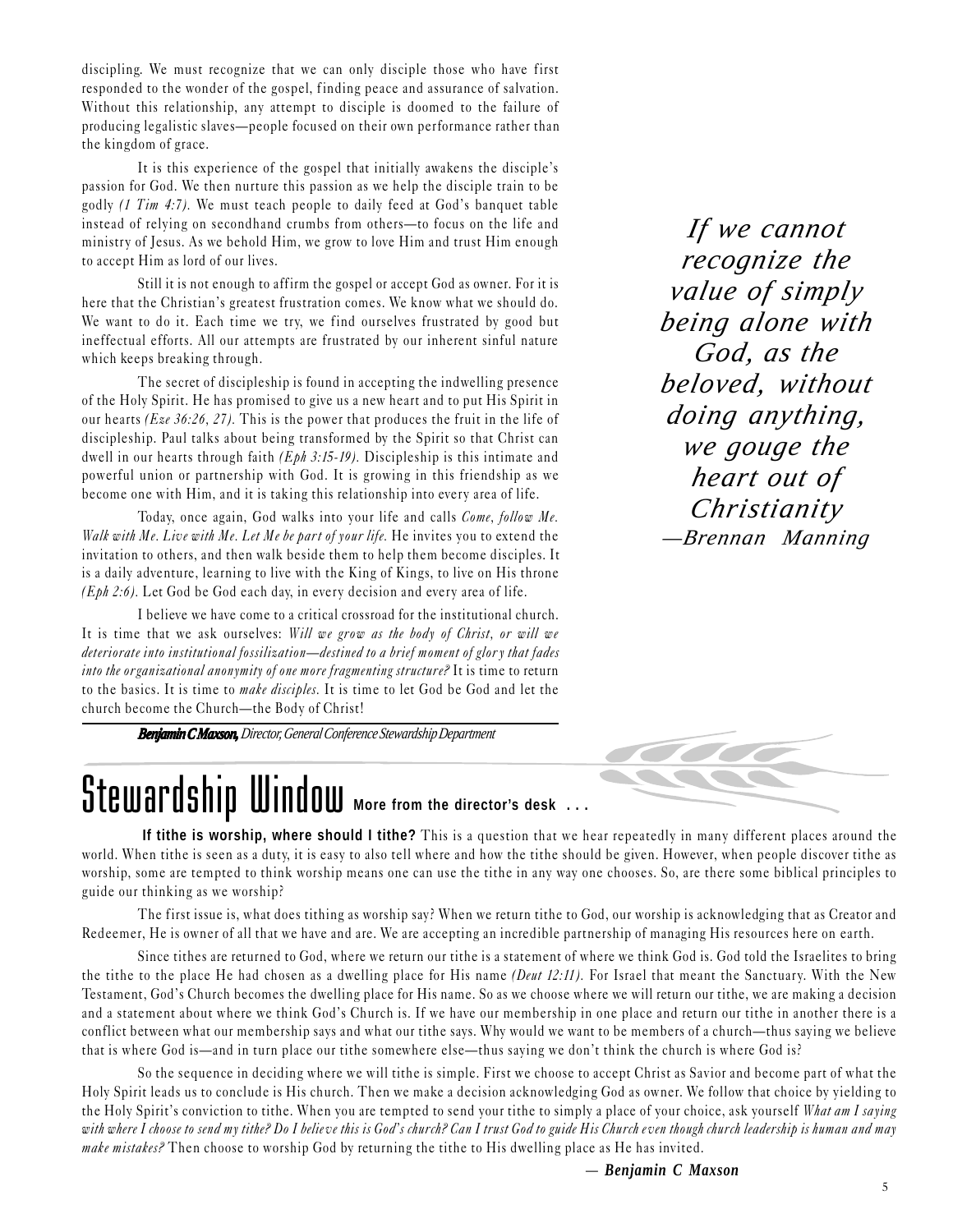Scripture Reading:

*In the same way, any of you who does not give up everything he has cannot be my disciple. —Luke 14:33*

#### **Introduction**

He was a well known teacher, a great scholar. To have been in his class was an honor. To be called his student was a privilege. Once someone asked the teacher Do you remember Mr. So and So? He tells me he was one of your students.

> He thought for a moment and responded, I had no student by that name. Are you sure?

I am certain. I remember all my students. There are many who sit in my class, listen to my lectures, even pass my class with excellent grades. But only a few are my students. There is a world of difference between attending lectures and being a student. The same is true with Christians. There is a world of difference between a follower of Jesus and a disciple of Jesus.

To be a mere follower is easy. There are a lot of followers in this world. Some follow close enough to see a shadow of Jesus ahead of them. Some follow from a comfortable distance—they cannot quite see Jesus from where they are, but they're content in the knowledge that He is there. Followers believe in Jesus. Followers want everything they can get from God, but they hesitate to give of themselves. The thought of giving makes them stop in their tracks and fall back even more. What will you be for God? A follower or a disciple?

#### **Disciples endure stormy weather**

In the initial stages of discipleship you get 'stormy weather,' then you lose the nightmare of your own separate individuality and become part of the personality of Christ, and the thought of yourself never bothers you anymore because you are taken up with your relationship to God.—Oswald Chambers.

When he was 13 years old, John Harper received Jesus as lord of his life. He began to preach, four years later, at the ripe old age of 17. Down the streets of his village he walked, pouring out his soul, entreating all to be reconciled to God. When asked what his doctrine consisted of, he was known to reply The Word of God!

Soon after their daughter Nana was born, Harper's wife died. The night of April 14, 1912, Harper and his little girl were aboard the RMS Titanic, the world's largest man-made moveable object. At 11:40 pm on that fateful night, an iceberg scraped the ship's starboard side, showering the decks with ice and ripping open six watertight compartments. As soon as it was apparent that the ship was going to sink, John Harper immediately took his daughter to a lifeboat. He too could have

## Pursuit of excellence

easily gotten on board this boat to safety; however, it never seems to have crossed his mind. He bent down and kissing his precious little girl, told her that she would see him again someday. The flares going off in the dark sky above reflected the tears on his face as he turned and headed towards the crowd of desperate humanity

on the sinking ocean liner, yelling, Women, children and unsaved into the lifeboats! It was only minutes before the ship broke in half, and 1528 people went into the frigid waters. John Harper was seen swimming frantically to people. He swam up to one young man who had climbed up on a piece of debris. He asked him between breaths, *Are you saved?* The young man replied that he was not. Harper then tried to lead him to Christ, only to have the young man who was near shock, reply No. John Harper then took off his life jacket and threw it to the man and said, *Here then*, you need this more than I do. Harper tried to swim back to help other people, yet, because of the intense cold, grew too weak to swim. His last words before going under in the frigid waters were: Believe on the name of the Lord Jesus and you will be saved—The Titanic's Last Hero, Moody Press, 1997.

God's steward leads a life of discipleship. Do you trust God enough to face the storms of your life? Can you look at adversity and say, Lord, if this is the cross I need to bear today, I will because I love you.

#### **Disciples pay with their lives**

While Jesus ministered to people on earth, He had many followers. People followed Him in throngs. You remember reading about 5000 people who followed Him just to hear him preach. Many followed Him, but only a handful were disciples. Only His disciples took on the responsibility to spread God's word. And what did this commitment of discipleship cost them? What happened to the first 12 disciples? James the brother of Jesus was killed by mobs in Jerusalem. And so was

*This is one of eight stewardship sermons written specifically for YOUTH. Copies of the other seven sermons are available as an email attachment or on disk from the General Conference Stewardship Department 301-680-6157 gcstewardship@compuserve.com*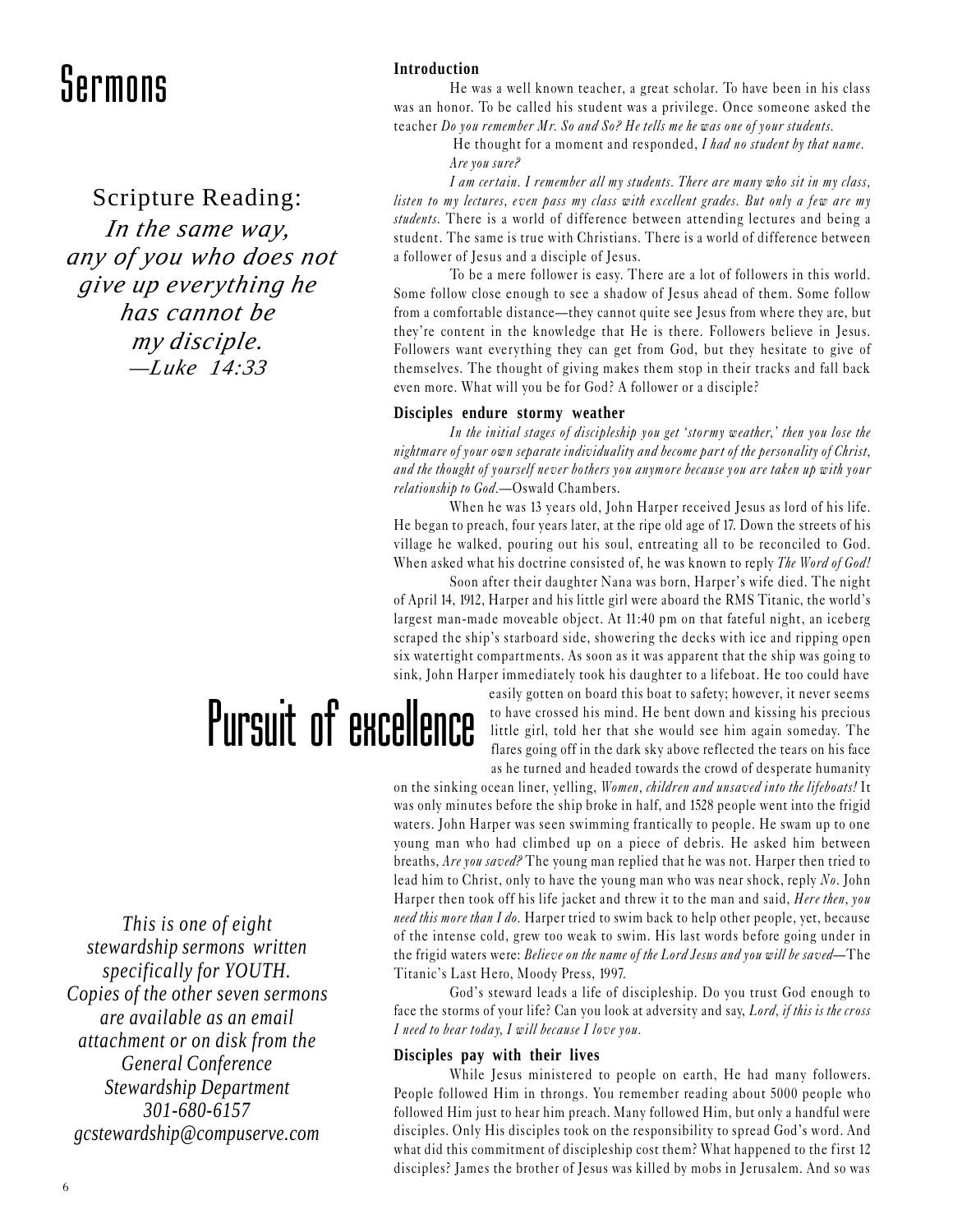James the son of Zebedee. Matthew was slain with a sword; Philip was hanged; Bartholomew was flayed alive; Andrew, Simon, and Peter were crucified; Thomas was run through with a lance; Thaddeus was shot to death with arrows; Matthias was beheaded.

Mother Teresa said Love, to be real, must cost. It must hurt. It must empty us of self. German theologian Dietrich Bonhoeffer, who was executed by the Nazis because of his testimony, made this statement: When Christ calls a man, He bids him come and die. To follow Jesus no matter what the cost—that's the way of the cross.

#### **Disciples turn the world upside down.**

From our limited perspective, the work of the apostles was unbelievable, absolutely mystifying. These unknown, uncouth, uneducated men literally turned the world upside down. We are astonished at contemporary figures such as Mother Teresa. How could one so frail, small, and so ordinary, do so much for so many with so little. What is a yoke really for? Is it to be a burden to the animal which wears it? It is just the opposite. It is to make its burden light. Attached to the oxen in any other way than by a yoke the plough would be intolerable. A yoke is not an instrument of torture; it is an instrument of mercy. It is not a malicious contrivance for making work hard; it is a gentle de vice to make hard labor light. It is not meant to give pain, but to save pain. And yet men speak of the yoke of Christ as if it were a slaver y and look upon those who wear it as objects of compassion.-John Drummond

When Jesus commissioned His disciples to carry on His work, to go make a difference, the disciples were excited. They didn't say, How can 12 men change the world? or There's no way we can make a difference! Instead, they took their job seriously. They knew the risks and dangers, yet they did not hesitate. They went out into the unknown and made a difference. Because of those 12 dedicated disciples, Christianity lives today.

What is God commissioning you to do? Be silent and listen. Through His Holy Spirit, God will outline His plan for you. And when you hear it, take it on with pride, without fear; with enthusiasm, without questions. And go out there and make a difference!

#### **Disciples pursue excellence**

What does the word excellence bring to mind? We often tack the word excellence on the backs of the rich and the famous. But not all of the rich and famous were born that way. They had to start somewhere. They had to strive for excellence. They had to work hard. They never settled for mediocrity. Their dreams were ever clear. Ask God to show you what He wants to make excellent in your life.

A life of excellence has nothing to do with appearance, financial status, education, physical strength, or pedigree. Excellence is an attitude, a way of thinking, that pleases God. A lifestyle of discipleship strives at excellence. Where in your life do you desire excellence? Whether it's your job, your marriage, your health, or your walk with God, you have already been commanded to pursue excellence. Christians are called to live by the highest standards of excellence. That means that your life will involve hard work, sacrifice, patience. Are you willing to pay the price? Or would you prefer living within self-imposed expectations and boundaries?

#### **Conclusion**

Corrie ten Boom, the woman who endured such brutality from the Nazis in Ravensbruck during World War II, once said that she had learned to hold everything loosely in her hand. She said she discovered, in her years of walking with Him, that when she grasped things tightly, it would hurt when the Lord would have to pry her fingers loose. Disciples hold all *things* loosely.

When you are a disciple, you never know when stormy weather will come your way. You never know what you may have to give up. You never know when you will be called to turn the world upside down. When He calls, will you have a tight grip on your life, or will you hold all earthly things loosely? Remember, you have access to the powers of heaven (*Jn 14:12-14*). Remember to hold all things loosely. Be more than a mere follower. Be a disciple.

*who has faith in Me will do what I have been doing. He will do even greater things than these, because I am going to the Father. And I will do whatever you ask in My name, so that the Son may bring glory to the Father. You may ask Me for anything in My name, and I will do it. —John 14: 12-14*

*I tell you the truth, anyone*



### Sermons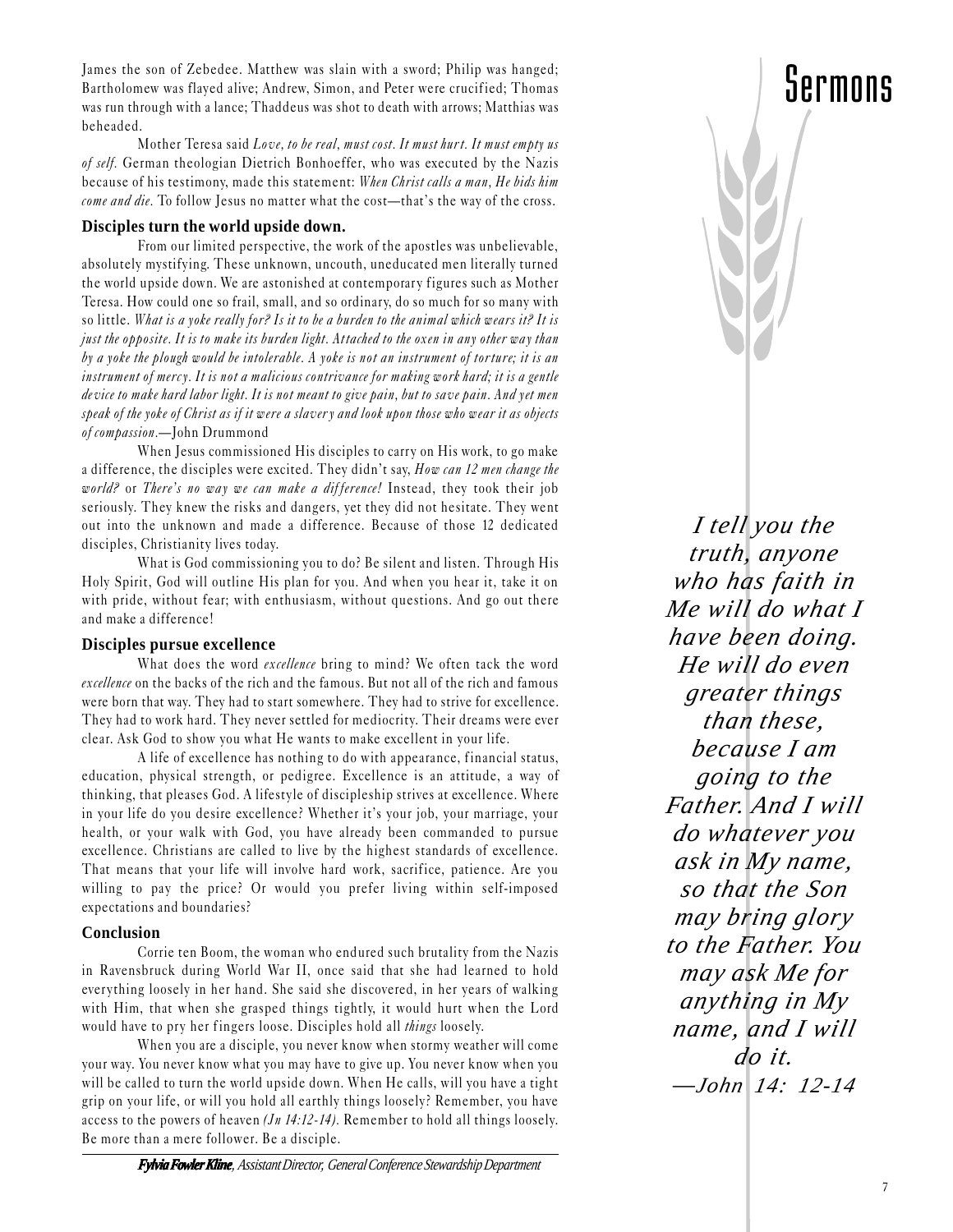In every heart there is a throne, And there is a cross. If Christ is on the throne, Then self is on the cross. But if self is on the throne, Then Christ is on the cross.

# A life of the cross

**Introduction**

It is a logical, natural assumption that if you follow Jesus, you will have good health, money, and great success. Jesus, however, tells us that Christianity comes with a cross. No doubt there are joys-guilt-free through the forgiveness of sins; peace that passes human understanding; confidence that all things work out to our benefit; and hope of heaven. He also taught that there will be suffering, struggles and troubles to be endured.

Jesus taught a balanced gospel. He wanted us to understand the genuine joys of Christianity with a cross, and yet at the same time understand that there must be a personal commitment and a cost of discipleship. During His ministry, people followed Him for various reasons: Some out of curiosity, some for the loaves and the fishes, some to catch Him in false teachings, some because they understood Him to be the Messiah of an earthly kingdom. Detecting their incorrect motives, Jesus said, Whoever does not take up his cross and follow me, cannot be my disciple. What do these strange words of Jesus say to those of us who want to follow Him? What does it mean to take up the cross and follow Jesus? Just what is the cost of discipleship?

#### **An instrument of death**

The Romans didn't put a man on a cross to discipline, punish, or rehabilitate. The cross was an instrument of execution. Many have mistaken ideas of what it means to take up the cross and follow after Jesus. Some think that Jesus was talking about Him carrying His own cross. Others think that in some way Jesus was telling us to bear His cross. But, in Luke 14, Jesus is not speaking of His

> crucifixion, but ours! Jesus is not speaking of His death, but our death! Some think of cross-bearing as suffering that must be endured. We've all said, Well there's nothing I can do about this—it's just my cross to bear. We see the cross as pain, suffering and trouble.

Jesus is not speaking of suffering. He is not calling us to an endurance of persecution and abuse. The most common thought is that a cross is symbolic of service. We read this passage and see the cross as Christian service, working for Jesus in His Kingdom. True, we must have a sense of duty, but this is not what Jesus is speaking of in Luke 14. He says, Anyone who does not carry, does not take up HIS cross and follow Me cannot be my disciple. Jesus is insisting that the cross we take up is our own. If anyone comes to me and does not hate his father and mother, his wife and children, his brothers and sisters—yes, even his own life—he cannot be my disciple (v 27). We don't carry the cross as a service to Jesus or anyone else. The cross we bear is our own.

Bonhoffer wrote, When Christ calls, He calls us to come and die. Paul tells us when this dying occurs. What shall we say, then? Shall we go on sinning, so that grace may increase? By no means! We died to sin; how can we live in it any longer? Or don't you know that all of us who were baptized into Christ Jesus were baptized into his death? We were therefore buried with Him through baptism into death in order that, just as Christ was raised from the dead through the glory of the Father, we too may live a new life. If we have been united with Him like this in His death, we will certainly also be united with Him in His resurrection. For we know that our old self was crucified with Him so that the body of sin might be done away with, that we should no longer be slaves to sin (Rom 6:1-6).

You will never be a disciple until you die to sin, die to self, and die to the world. Our discipleship begins in a grave (Rom 6:3, 4). Baptism, being born again, is a death. Baptism, being born again is taking up the cross of Jesus. Not only do we die to sin in the act of baptism, but we also continue to die daily in our Christian walk (Gal 2:20; 1 Cor 15:31; Rom 6). Baptism is not all there is to taking up the cross of Jesus. It is not enough to die once in the act of baptism. We must die daily in the way we live. Paul is saying, My life is no longer mine: I give it to Jesus daily. I am under His control. He commands, I obey. He directs, I respond. He calls, I answer. His interests are my interests. His agenda is my agenda.

#### **Dying daily**

Why do we struggle in our Christian walk? Why do we experience discontentment? Because we try to follow Jesus' way as well as our own way. We're not willing to allow Jesus total and absolute control. We're not willing to crown

*It never cost a disciple anything to follow Jesus: to talk about cost when you are in love with someone is an insult. —Oswald Chambers*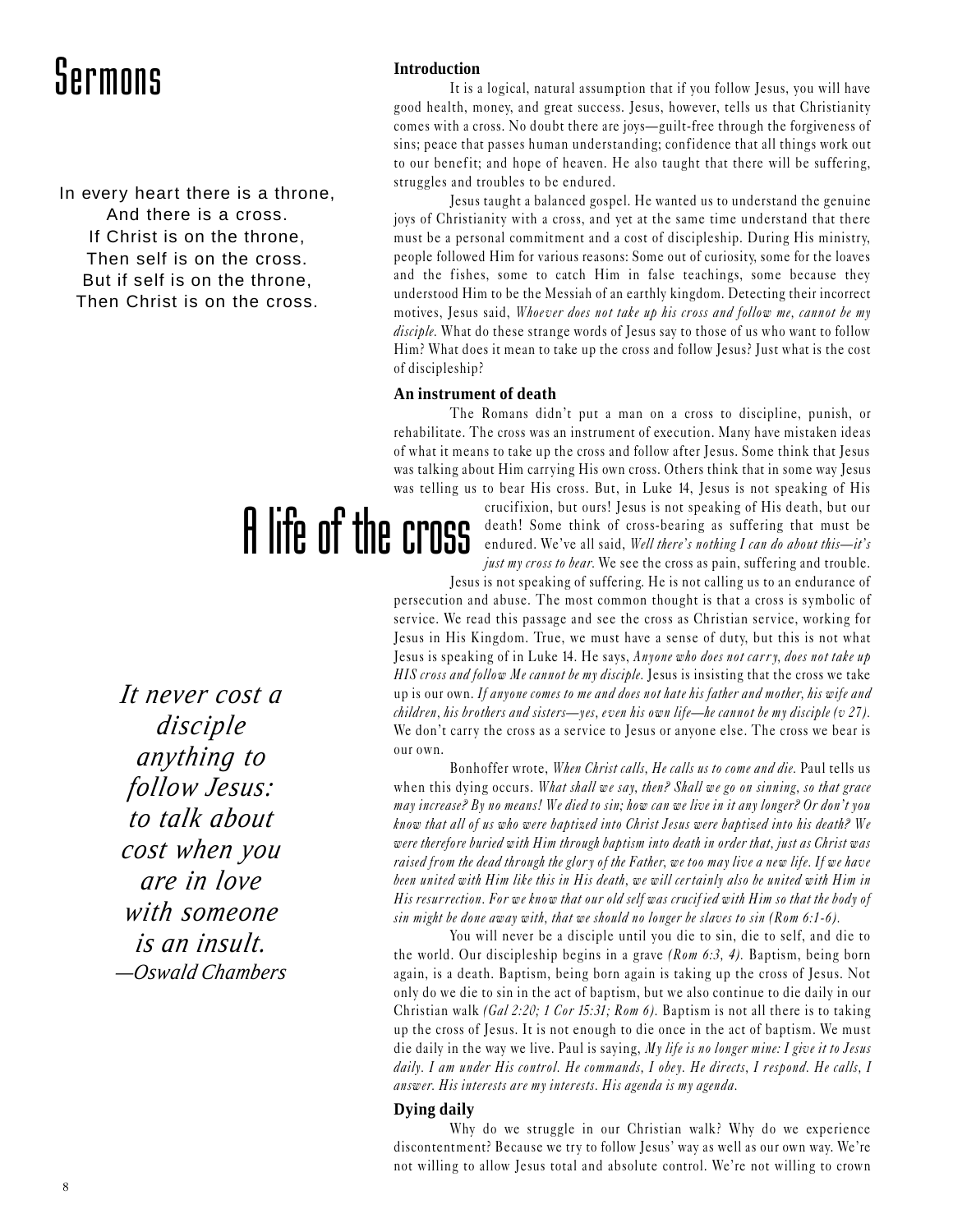Him lord and king over every facet of our lives. We are not dead yet. No wonder Paul admonished the Philippian church and us, Let the mind, the heart, be in you that was in Chris. Not considering His own interest and equality with God as something to be held on to, He emptied Himself, taking on the very nature of a servant, and submitting to death, even the death on a cross. Are we willing to die? The Hebrew writer spoke to us about crucifying the Lord again and again, crucifying Him afresh. That is exactly what we do when we don't enthrone Him, when we don't grant Him lordship over our lives daily. Indeed, discipleship involves a cross.

We tend to compartmentalize our lives. We take six days a week for ourselves and give God one. We take 90% of our salary and give Him 10%. We renounce and repent of many sins, but build a hedge around, and justify, our favorite one. We love everyone and behave ourselves in the company of Christians, but act like the world when we are not in their company. But genuine discipleship, Christianity with a cross, demands we die to this world and place everything, everything under the lordship of Jesus-money, time, talent, energy, emotions, desires, entertainment choices, friendships, dress code, business, golf playing ethics. It all boils down to who is on the throne and who is on the cross. Our personal world must be totally committed to Him.

#### **True friendship**

There is a difference between being a disciple and being a pretender. Pretenders just go through the motions. Pretenders do some of the things disciples do, but they are not really disciples. When it comes to friendship, do we want friends committed to us or those who just pretend? When it comes to soldiering, are we satisfied with those just willing to march in the ranks or those willing to fight the battles.

Discipleship is genuine friendship with Jesus, and a willingness to fight for His cause. The phrase traveling with Jesus, as used to in the Bible, refers to the multitudes following Jesus. In Greek it means simply to accompany, to go for a stroll together. The idea in the Greek is that only a few in this multitude were cross-bearing disciples. Most of them were not true disciples—They were just tagging along. They were pretenders. They were following Him for all the wrong reasons. Are we just out for a stroll with Jesus or are we genuine disciples?

Discipleship demands an unrivaled love. If anyone comes to me and does not hate his father and mother, his wife and children, his brothers and sisters—yes, even his own life—he cannot be my disciple (reference). When you compare love and commitment to family with your love and commitment to Him, your love for family must look like hate. Genuine discipleship means that Jesus must come before father, mother, spouse, children, brothers and sisters. Our love for God must be first and foremost. Love God with all your heart, mind, body, and soul. Thou shall have no others before me.

#### **Conclusion**

Seek ye first the Kingdom of God and His righteousness. The bottom line is this: Our loyalty to Christ must come before everything else. Jesus is saying that unless we are willing to grant Him this unreserved devotion, we cannot be His disciple. Jesus tells us that discipleship is neither easy nor painless. In fact it is costly, sometimes very costly. We must be willing to give Him our all—all we have, all we are, all we want to be. Genuine discipleship demands a cross, a commitment, and a cost. Jesus never promised that discipleship would be easy or painless. He did promise it would be worth it all.



*My God, I have never thanked thee for my thorn. I have thanked thee a thousand times for my roses, but not once for my thorn. I have been looking forward to a world where I shall get compensation for my cross, but I have never thought of my cross as itself a present glory. Thou divine Love, whose human path has been perfected through sufferings, teach me the glory of my cross, teach me the value of my thorn.*

*Randall Caselman, Gospel Tracts International, Bella Vista, Arizona*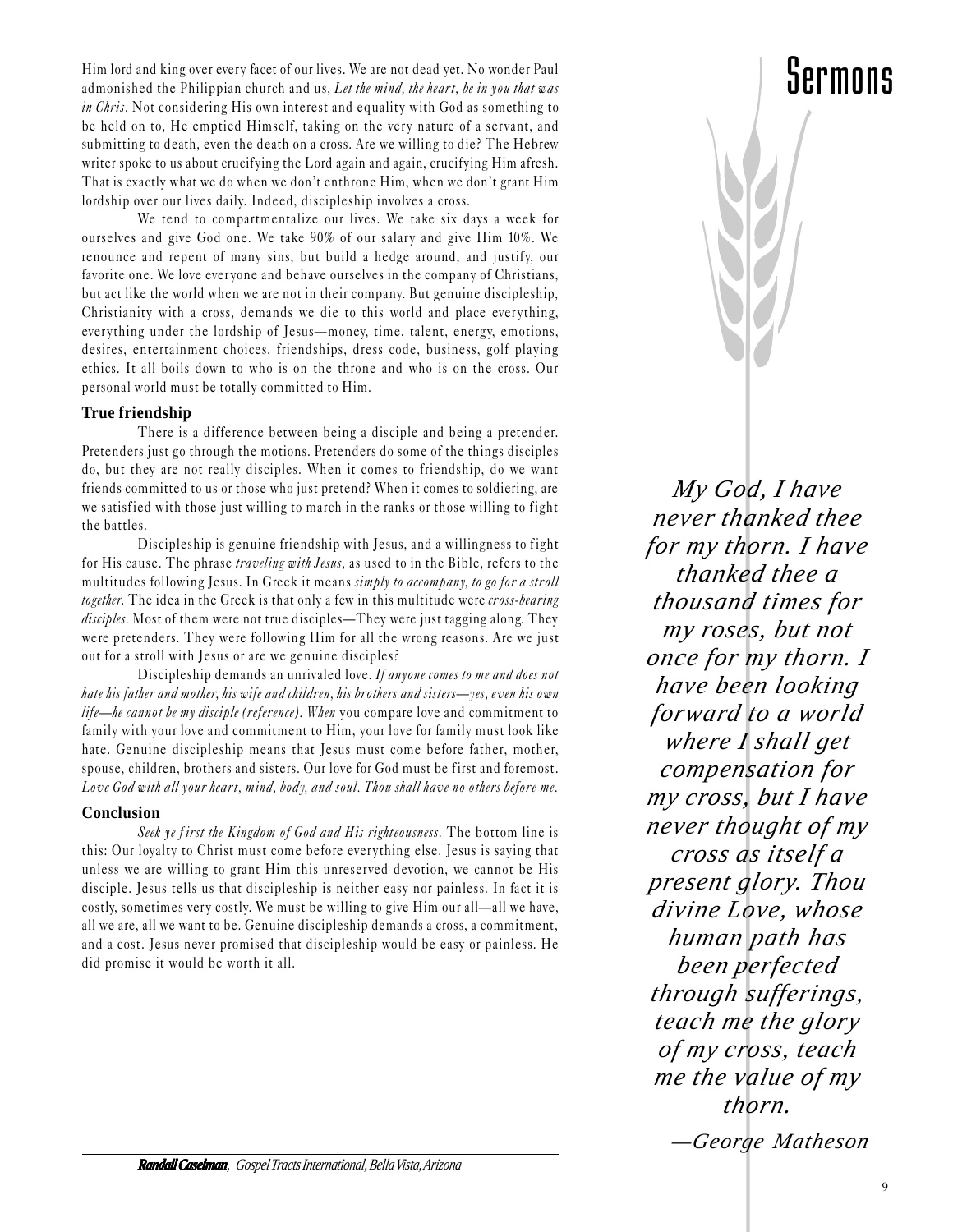#### **Introduction**

A man prayed, So far today, God, I've done all right. I haven't gossiped. I haven't lost my temper. I haven't been greedy or grumpy. I haven't been nasty or selfcentered. Lord, I'm really pleased with myself. I'm glad about that. But in a few minutes, God, I'm going to get out of bed and then I'm going to need a lot of help. Thank you. We all need a lot of help from the Lord. Not only the minute we get out of bed, but when we go to work each morning. Not just right for the moment, but in the real world where the rubber meets the road. People, today, need the Lord.

In Luke 6:40, Jesus tells us how much we need Him to help us make an impact on people's lives. He says A disciple is not above his teacher, but everyone who is fully trained will become like his teacher. Students learn from the teacher, children from parents. Jesus is the expert teacher. And we as students come to Him, willing to learn, submitting ourselves to Him, opening our hearts to Him so we may receive His instructions. Only by beholding Him, will we become changed in His image.

#### **Not above the teacher**

Anyone submissive to Christ is qualified to enter the School of Christ. The School of Christ is much better than universities such as Harvard or Yale where you have to produce proof of your qualifications to be accepted. With Jesus, your greatest qualification is not a high grade point average. It's not a great work of research. Your greatest recommendation is simply your need for Him, and an open

## Like Master, like disciple

*I have found it easy to say I believe in heaven and yet live as if this life were all there is. In our materialistic world, I can proclaim a hope in heaven but put my hope in my career, my achievements, or my possessions. —Paul Borthwick*

heart to Him: Lord, I'm submissive to you. Please train me. I really want to be a trainee. I don't want to go ahead of you. I don't want to be above you. I want you to be above all. I want you to be in charge. A disciple is not above his teacher. The teacher is the leader.

Aren't you glad that Jesus knows what He's doing? Because He knows what he's doing in this confusing world, we feel safe and confident to follow Him. We don't feel this confidence in following human leaders. That's what He says in the previous verse. Can the blind lead the blind? Will they not both fall into the ditch? There's so much blindness in this world. There are people who are blind and don't know it. Jesus is the light of the world. He knows where He's going because He is the way, the truth, and the light. We'll never fall in the ditch when we follow Him. And that's why verse 40 makes so much sense after He paints a picture of darkness, of blindness, of falling into ditches on either side of the road. Jesus is saying to you Now I am the teacher. I want to train you. I want to fully train you. Work with me. Open your heart to me. Be a trainee. You could qualify simply by opening your heart to Me.

When we open our hearts to Him, He will fully train us. The result is a cooperative effort between the divine and the human. This union is dynamite. There is no limit to the usefulness of one who puts self aside and unites himself with the power of God. We will be like the teacher. The greatest spiritual product we can have, the greatest spiritual accomplishment is to help people by the grace of God to become like Jesus. Can you think of a greater goal? Can you think of a greater purpose to exist in this world but to become like Jesus and to help others become like Jesus? A disciple is not above his teacher, but everyone who is fully trained will become like his teacher.

#### **Center of life**

A tired father was stretched out in front of the television. His son, who was bored, kept bothering him. Not wanting to be bothered, the father cut up a map of the world into a jigsaw puzzle for the boy to put together. Aware that his son did not know what the map was supposed to look like, he was certain this project would keep the boy busy for a long time. What he did not know, however, was that on the back of the map was a beautiful picture of Jesus that his son was very familiar with. So the boy took these pieces, and instead of being preoccupied with the broken pieces of the world, beheld the face of Jesus.

The father exclaimed How could you have done this in such a short time? How could you have put the pieces of the broken map together so soon?

Daddy, I didn't look at the broken world. I looked at the face of Jesus. When I put the face of Jesus together the world came together.

When we focus on Jesus, the broken pieces of our lives are put together.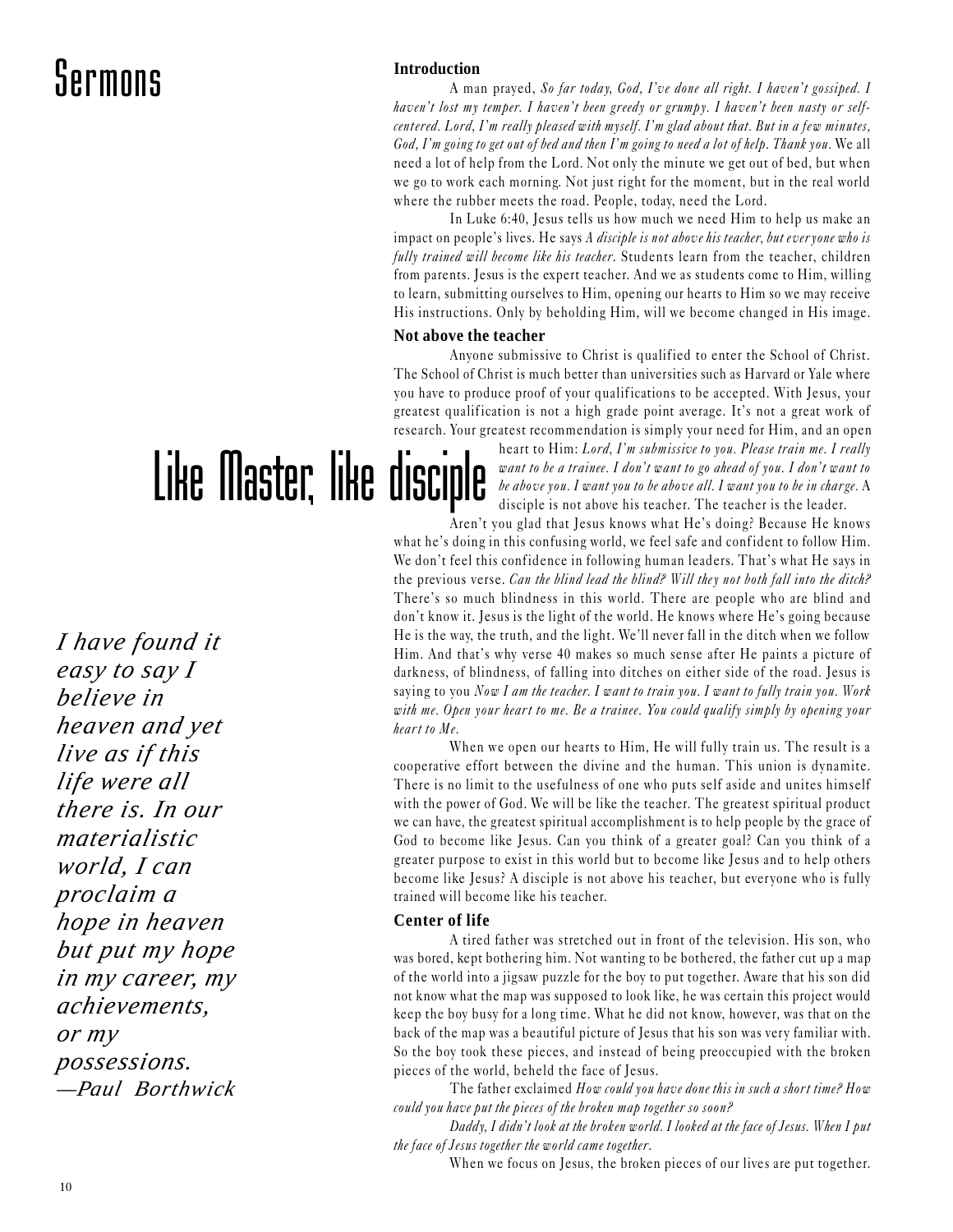When once the gaze is fixed upon Jesus, life finds its center-Education, p 297. Does your life have a center at this moment? The late Frank Sinatra was known for his song, I Did it My Way. That seems to describe our culture as a people. Independence and self-sufficiency. We want to do things our own way. And that also is a reason why this nation is so great—Because we take the initiative, we work hard, we're creative. This is wonderful; however, when it comes to the spiritual realm we need to do it Christ's way. Christ's method alone will give true success in reaching people—Ministry of Healing, p 143.

There's another song that goes Oh what a wonderful morning. Oh what a beautiful day. I've got this wonderful feeling. Everything's going my way. Sometimes we think we can find happiness by things going our way. But real joy comes from things going Christ's way. So I invite you to follow Christ who is the Way, the Truth, and the Life. Let's do it and go it Christ's way-Because real fulfillment, real joy, comes from submitting ourselves to the training of Jesus and then becoming like Jesus. He knows the way. He is the way. He knows what he is doing.

In Luke 6:40 Jesus said to his disciples If you submit yourselves to me, if you allow Me to fully train you, you will become like Me. Did the disciples actually become like Jesus? Acts 4:13 gives us the answer. Observing John and Peter reaching out to and making an impact on others, people recognized them for something—They took notice of them. They recognized them as having been with Jesus. What are we recognized for?

As human beings, we often crave recognition. We have this innate need to be recognized. Sitting at His feet will take care of this craving for recognition. When we experience Jesus, we need no other recognition. There is peace, there is contentment in the heart when we are recognized for having been with Him. What more recognition do we need?

Besides recognition, we sometimes crave positions. The highest position we can reach is sitting at the feet of Jesus and learning from Jesus. In biblical culture, sitting at the feet of a teacher, meant you were submissive, that you wanted to be teachable. Standing up on our feet to speak is quite the opposite from sitting at His feet to listen. When Jesus speaks, when Jesus teaches, we listen. When Jesus comes to share with us His expertise, we allow His wisdom and knowledge to infiltrate our life.

#### **Conclusion**

A little girl wanted to give her mother a gift. Deciding on a flower, she walked the fields and found a beautiful, little wild rose. Holding it tightly in her little hand, she ran to her mother. With excitement she opened her hand to give her mother this beautiful rose. But the rose was crushed. Mommy, I'm sorry! The rose is broken.

Her mother responded, Sweetheart, it's beautiful. It's wonderful. Roses smell much better when they're broken.

My friends, let your hearts be broken in reaching out to others. Let your hearts be broken like the rose. Humbly sit at the feet of Jesus and say Lord, forgive me. Finally I realize that sitting at your feet is the highest position I can ever reach. And Lord Jesus, help me to be broken and to know that I don't need to crave recognition in this world—that being recognized by you, being recognized by others as having been with you is the greatest recognition of all.

Another rose, the Rose of Sharon, was broken on Calvary to fill the whole world with the sweet fragrance of the good news. God invites us to take up our little wild roses and allow them to be broken so that our lives can be made fragrant by His fragrance. Let us diffuse that fragrance in our world. May the aroma of the broken Rose of Sharon diffuse your life, and may His fragrance fill our life so that when others see us, talk to us, rub shoulders with us, they will recognize us as indeed having been with Jesus.

*After Jesus had called His disciples, He did an unusual thing. He took them with Him into the world. Not the nice world of spiritual retreats and controlled learning environments, but the world of prostitutes, hypocrites, and the demonpossessed. —Ian John*

Sermons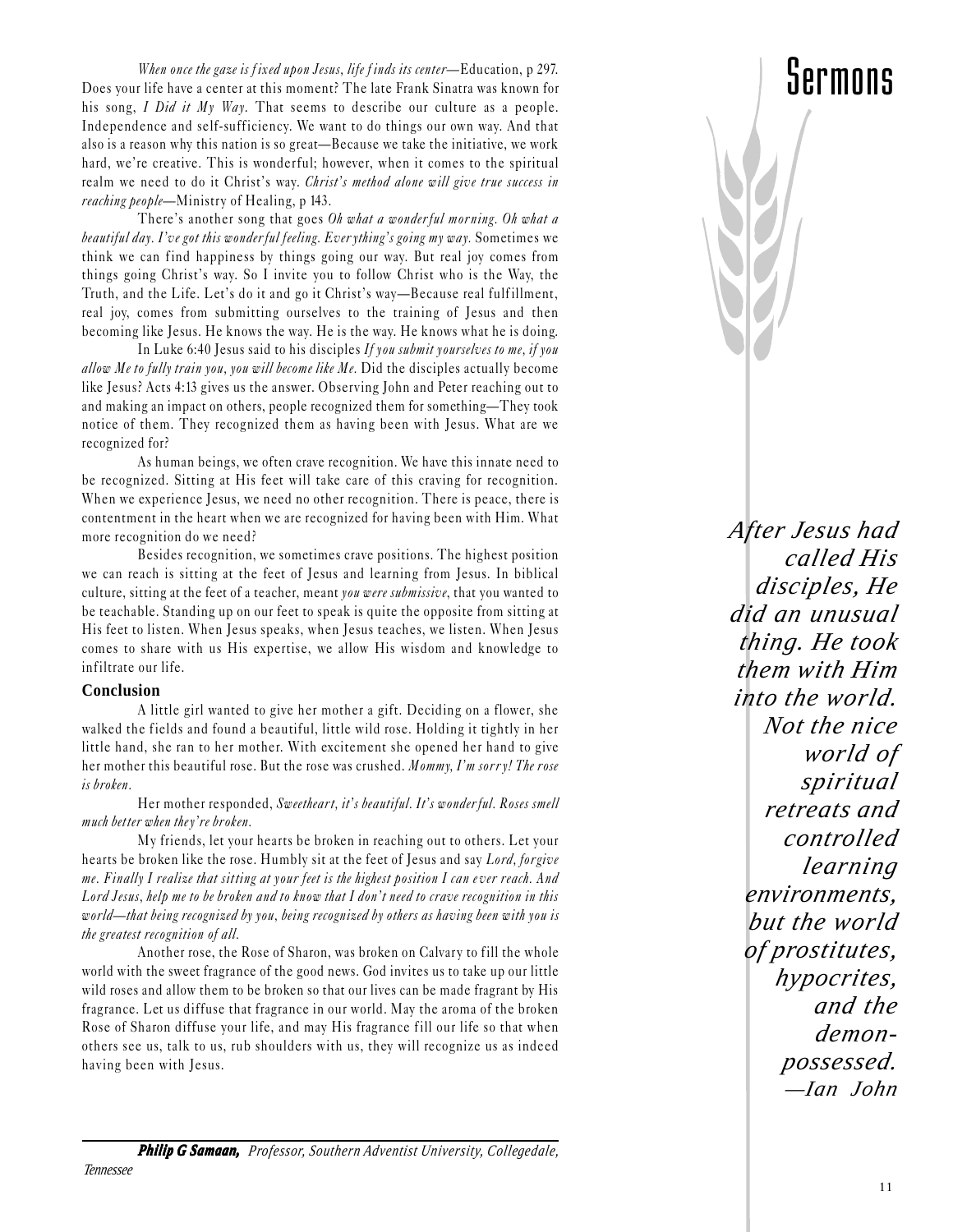#### **Introduction**

Traits of a true follower

There is a store called Big Dogs. Its icon is a very big dog with big floppy ears and black circles around its eyes. Its slogans are many: If you can't ski with the Big Dogs, stay in the boat. If you can't golf with the Big Dogs, stay off the green. There's even one especially for ladies—If you can't shop with the Big Dogs, stay out of the mall. The emphasis is always on being the biggest and the best. If you ain't the lead dog, the scenery never changes.

In our society, being in first place is the only place that matters. Climbing the corporate ladder, getting to the top, being re-elected are objectives of a motivated mindset. Jesus challenges that kind of thinking. He says To win, you have to lose; to go up, you have to go down; to live, you have to die; to gain ever ything, you have to give it all up. Jesus says, If anyone would come after me, he must deny himself and take

> up his cross and follow me (Matt 16:24). When Jesus shared this with His disciples, they were dreaming of worldly positions. The desire for ascendance is a desire of our human nature. It is prideful, arrogant and damaging to the things of God.

#### **True followers are pro-active**

The Israelites were growing restless waiting for Moses to return from Mount Sinai. So they approached Aaron  $(Ex\ 32:1-4)$ . When followers evade responsibility, there is always trouble. Good followers are not likely to say, That's not my problem. They don't bury their head in the sand. They are pro-active and when they see a situation brewing, they head it off before a crisis occurs. Aaron was a gutless follower. He didn't stand up for Moses and he certainly didn't stand up for God. When Moses returned to the camp and saw what was going on, he did more than shatter the tablets of stone and destroy the golden calf—He confronted Aaron (Ex 32:22-24). As a follower, Aaron shirked his responsibility and failed to exert the influence that could have averted a tragedy.

Followers sometimes fail to recognize the weight of responsibility that rests on them for their influence. It isn't uncommon for followers to second-guess, gossip, undermine the cause of God, and cripple the effectiveness of spiritual leadership. Every member of this church is a follower. As a follower, we must understand the weight of our words and the importance of our influence. A good follower is pro-active and in the case of Aaron, his inability to diffuse the situation led to shame and destruction for God's people.

#### **True followers seek to solve**

For 400 years the Israelites were slaves. They dreamed only of liberty. Then it happened. God intervened miraculously. Their bondage was over; their enemy was destroyed; they were given identity, security, and the promise of their homeland. However, instead of gratitude, complain and murmur become the dominant words of the story  $(Ex\ 15:22-24)$ . The Greek word for murmur is goguzzo, which, like the words *grumble* or *murmur*, is what linguists call an onomatopoeiaa word that sounds like what it means. Imagine a large crowd chanting grumble, grumble, grumble!! God intervened again, this time to give them sweet, clean water to drink. But a few days later, we find them whining again. If only we had died in Egypt. We're not asking for much— if we just could have had a quick death when our bellies were full  $\ldots$  if we just had bread, we'd be grateful forever (Ex 16:2, 3). They had raised grumbling to a new art form. This scene repeated itself over and over again. Israel complained. God intervened.

Ingratitude can be contagious. Moses couldn't stand it anymore, so he took his turn to complain. He spoke to God in words that any self-appointed martyr can identify with  $(Num 11:11-15)$ . When followers give in to the complaining syndrome, it can destroy a leader. When leaders are filled with this darkness, the whole group can lose life. Joy, energy, and motivation plummet; everybody wants to quit. But good followers seek to solve problems rather than grumble about them. Exodus 18 provides a positive example-Jethro, Moses' father-in-law, who is visiting Moses. When he saw the line of complainers outside Moses' tent, he braved out onto thin ice with his son-in-law. He gave him sound advice and a solution ( $Ex\ 18:19-23$ ). Good followers seek to help leaders by seeking solutions to problems rather than grumbling about them.

*Today, as always, the greatest danger to those who would follow Jesus is not overt persecution by society, but subtle seduction by its values. —Tony Campolo*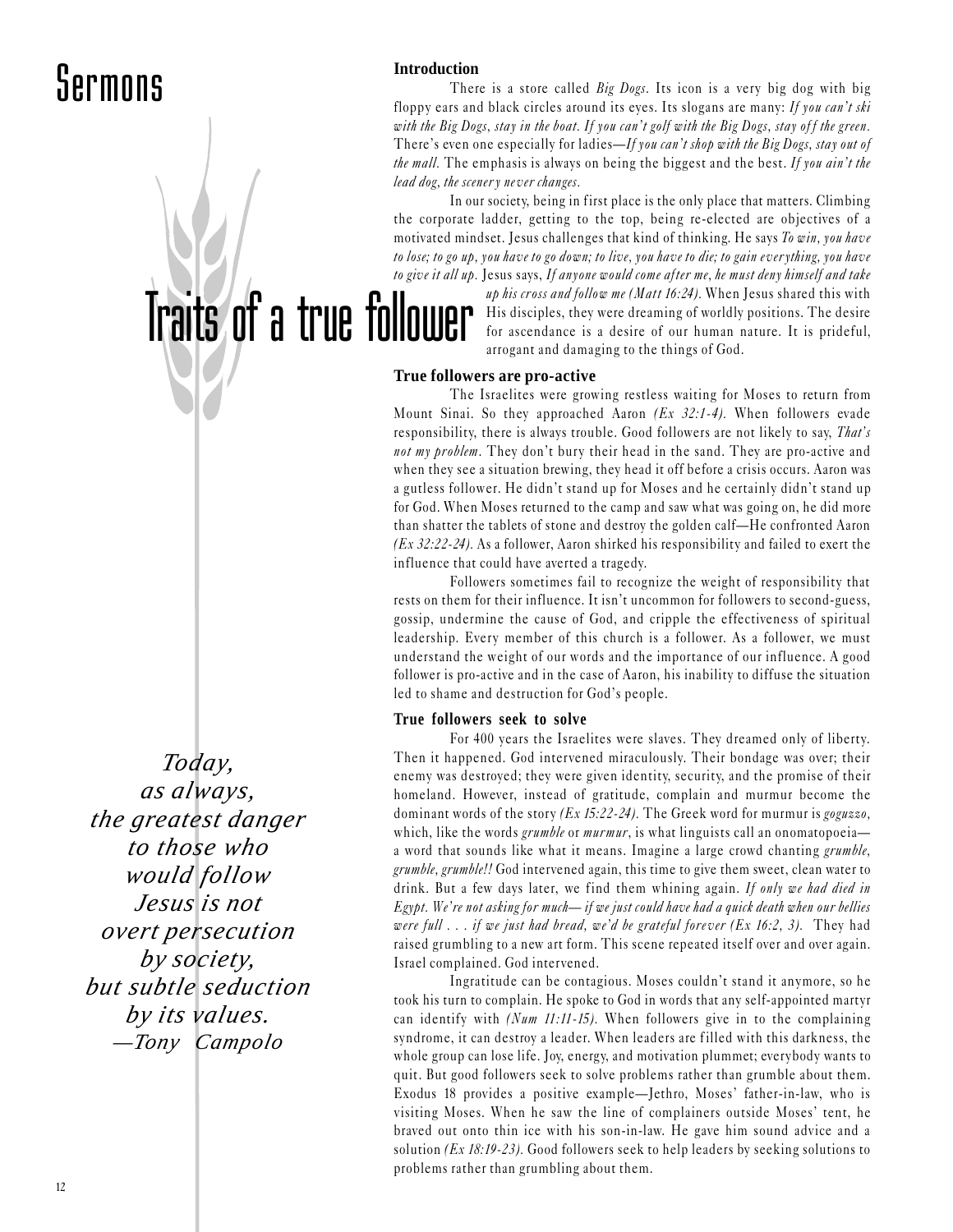#### **True followers are truth tellers**

Wise leaders listen to the perspective of followers. However, when a follower seeks to share truth with a leader, he should do it, not with a haughty spirit of I've got the dirt on you, but with an attitude of humility (Prov 25:6). We find this attitude in Nathan (2 Sam 11 and 12). Things were going quite well for David. However, in this time of confidence, he had everything under control except himself. That's when the view from his balcony of a beautiful woman lead to a saga of deceit, immorality, adultery, conspiracy, and murder. Into this scene entered Nathan, the voice of God (2 Sam 12:1-7), who told it like it was.

When John Robinson, the great leader of the Puritan movement, was unable to come to the New World, he said to the others departing for the new world, Follow me no further than I have followed Christ. Good followers follow Christ first.Good followers owe their leaders the truth.

#### **True followers are team-focused**

Good followers see themselves as an integral part of the success of their group, but are not arrogant about it (Phil 2:1-4). Do we recognize others and build them up? Do we thank other team members for their contribution to the group? Teamwork also means that we see strength in diversity. Your ideas and your perspective are important, but they're not the only ones with value or merit. Those with terrific team spirit embrace people who are different from them. Do we value the ideas of young people? Are we open to people of a different race or culture? These members are part of the team and we need to recognize and support them.

#### **True followers have a coachable spirit.**

How can you learn and grow unless your're willing to be taught? Good followers realize that each person they meet is their superior in something. Peter had a coachable spirit. Peter wanted to grow. He wanted to be a good follower. He shuddered to think of Jesus going to the cross and so he said, This will never happen to you, Jesus.

Jesus responded saying Get behind me, Satan.

On hearing such a response most would stop talking and make a quick retreat. But not Peter. When Jesus washed the disciples' feet, Peter reacted by saying Wash me all over.

Jesus smiled and said, I don't need to wash you all over, I just need to wash your feet.

In the garden of Gethsemane, Peter, in defense of Jesus, cut off the high priest's servant's ear. Jesus simply says *Peter, put your sword away. My kingdom is not* defended by force and might

Time and again Peter put his life on the line and then, when it mattered the most, he denied His Lord. Yet the Lord didn't give up on him.

True followers are pro-active, problem solvers, truth tellers, team-focused, and teachable. To follow well is one of life's greatest challenges. It is a significant test in our Christian experience. It demonstrates our faith and trust in God's ultimate plan. Are you a good follower?

### Sermons

*Watch a small boy follow his dad through the snow. He stretches to step where his dad stepped. Not an easy task. His small legs extend as far as they can so his feet can fall in his father's prints. The father, seeing what the son is doing, smiles and begins taking shorter steps, so the son can follow. It's a picture of discipleship. In our faith we follow in someone's steps. A parent, a teacher, a hero—none of us are the first to walk the trail. All of us have someone we follow. In our faith we leave footprints to guide others. A child, a friend, a recent friend, a recent convert. None should be left walk the trail alone. It's the principle of discipleship. —Max Lucado*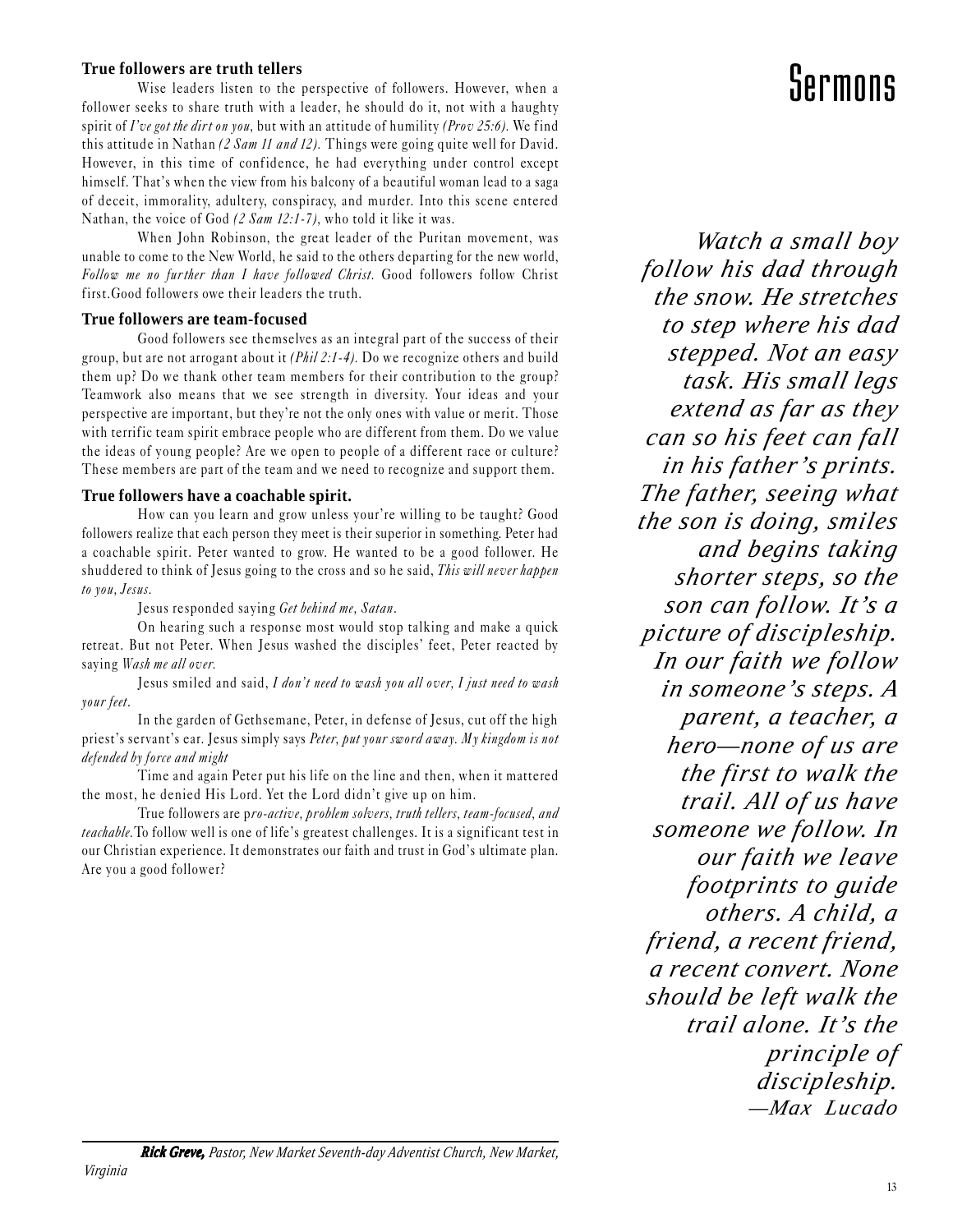### Book Reviews



#### *Out of the Saltshaker of the Saltshaker and Into the World*

**by Rebecca Pippert InterVarsity Press Downers Grove, Illinois, 1999 US\$ 16.99**



*Still Waters*

**by Jane Rubietta Bethany Press International Menneapolis, Minnesota, 1999 US\$ 9.99**

From start to finish Rebecca Pippert's soul-gripping work, Out of the Saltshaker and into the World, is electrifying! It urged me to search my soul in all humility for the little I've accomplished through personal testimony and witness, to acknowledge tremendous potential God has blessed each of us with. Through stories and biblical insights, Pippert creates enthusiasm for sharing one's faith by encouraging a style of witnessing that is true to one's own being.

Recognizing that fear and a lack of communicative skills are real enemies to evangelism, Pippert devotes several chapters to discuss questions such as What is the role of truth and how can we speak in the power of God's truth? How can we practice the presence of Jesus and mediate His love as we share the gospel?

As a student of missions and church planting, I was fascinated by her natural steps of evangelism (cultivating the soil; planting the seed; reaping the harvest in  $God's truth and love; and reaping the harvest in God's power.$ )

She moves through the content with the strength of application which makes her steps not just fascinating, but easy to follow. Being a firm believer that truth can be revealed through reason, stories, and the power of the Holy Spirit, Pippert scatters stories of God's work in the changing of lives, the competitors of the Christian faith, and the challenges of witnessing.

If you need a book that wraps everything you want to know about the hands-on practicality of evangelism, then this one's for you.

#### *Mohanraj Israel, Pastor, Spicer Memorial Church, Pune, India*

In our world, time is structured by artificial, human-imposed schedules. We measure our days in hours and minutes. We rush through life meeting deadlines and making appointments. We begin and end activities by the clock.

Through Still Waters Rubietta teaches ways to stop the mechanical clock and be transported back to God's original plan where activities are synchronized with His time. If you want inner, lasting peace but don't know where to begin, you will find refreshing and rewarding her practical suggestions for communion with God. She reminds us that God promises to lead us beside still waters. But we have to choose—to allow the world to dictate how we live or, through personal initiative and mutual encouragement, allow God to guide our lives.

The book is divided into 12 chapters, each an exploration and examination of issues that often hinder personal growth. Understanding that resolving these issues is a key element in achieving personal wholeness, Rubietta offers the following life-application methods of resolution:

**Reading for Reflection** introduces the subject and starts you on a journey of exploration.

**Quotes for Contemplation** uses the wisdom and experiences of other Christians to reassure you that you are not alone in your struggles.

**Scriptures for Meditation** help you validate your growth and continue to allow God to instruct and guide you through the reading of His Word.

**Journaling** encourages you to reflect on your life honestly and openly.

**Prayers of Confession, Praise, and Petition** invites you to relearn to confess your sins, giving God the power to answer your petitions.

**Moments for Creation** teaches you to let time go by unnoticed as you allow the power in God's wondrous nature to heal your soul.

**Silence** demonstrates your willingness to let God take control.

**Questions for Reflection** prods you to reexamine the deep things of your soul.

**Hymns of Praise** steers music to uplift your hearts and make your spirits soar.

Used alone or in small groups, the book is excellent for personal growth. Through it you will find that a personal relationship with God results in peace that satisfies the hunger and yearning of your soul.

*Lorna Samraj, Lorna Director of Admissions, Canadian University College, Alberta, Canada*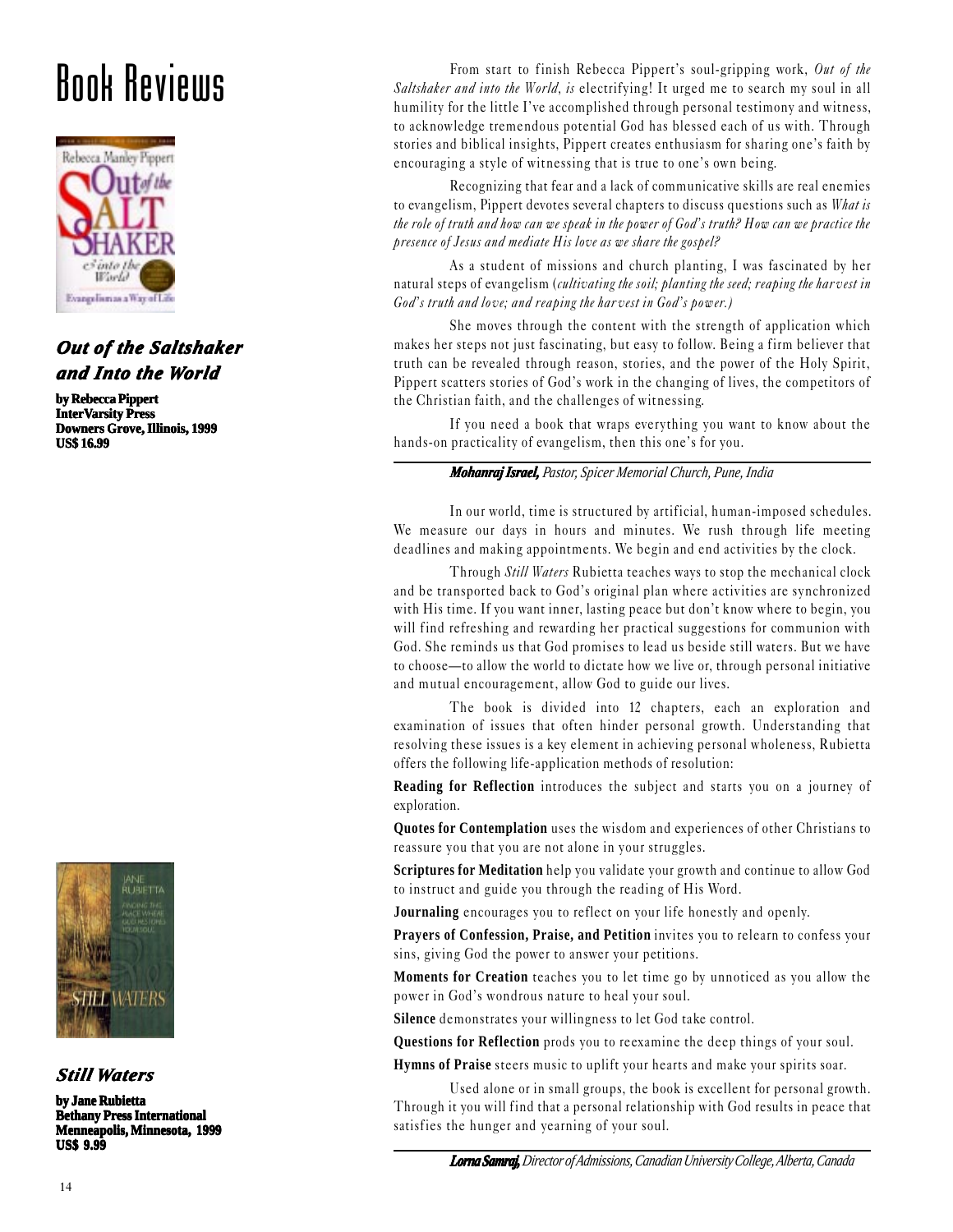A mere book review cannot do justice to Morgenthaler's book, *Worship*<br>m. At the cutting edge in her analysis and presentation of data, **EDOM REVIELLS** Evangelism. At the cutting edge in her analysis and presentation of data, Morgenthaler is driven by a refreshing appreciation of the need that most people have for a *real* experience within the realm of spirituality.

Many attend worship services in a non-committed capacity. What message are they getting? Morgenthaler suggests that our worship of God either affirms or contradicts our message about God. She also suggests that those who attend our worships will draw much from what they see and experience if we ask ourselves, Can they see God's presence at work among us? Do they detect something supernatural and life saving going on?

Unfortunately, worship attendance is becoming very erratic in the United States (and by implication, the whole of the Western World). She attributes this partly to the fact that efforts to regain worship attendees often centers on production-type models that generate spectators, and not worshipers. Her arguments for this proposition alone are worth the price of the book. She quotes Barna, Gallup and other data collectors to show just how serious the whole worship landscape has become: Of the Baby Boomers, who were once seen as leading a revival in church attendance and worship, 24% skip worship completely and another 30% attend irregularly. She quotes Hendricks who suggests that the dropouts are occurring not just because worship was seen as boring, but that the worship programs were not worshipful. Money hasn't been the problem-Recent Barna research reveals that over an eight-year period in the United States, \$250 billion dollars spent in domestic ministry resulted in a zero percent increase in born-again Christians.

Morgenthaler believes that changing times require changing worship styles but that many worship leaders have not understood the nature of the problem, or more correctly, the nature of true worship. She notes that some of the old worship models have been thrown on the scrap heap but the problem is that much of the substance of worship was thereby discarded as well. She comments wryly that as long as we have a worship band and an oversized screen in our service, we won't question the worship.

Real worship is where we allow the supernatural God of Scripture to show up and to interact with people in the pews, Morgenthaler says, adding that our failure to impact contemporar y culture is not because we have not been rele vant enough, but because we have not been real enough. . . . While we are consumed with sound systems, synthesizers, and skits to the exclusion of real encounters with God, time is running out for reaching the few seekers who will still give us a chance.

About reaching out to the boomers and busters, she says the how-to-its is in the whys. Until we know why we are to worship in the first place and why much of our present worship is negatively impacting our outreach, none of the practical information we accumulate will be of any lasting value

The book is presented in three parts:

- (1) Worship: In Search of the Real Thing
- (2) Unpacking the Worship Evangelism Paradigm
- (3) Worship Evangelism Applied

The third part is the hands-on, put-it-to-practice section that includes a detailed music checklist, an appendix, and many case studies.

Of course, not everyone will agree with everything Sally Morgenthaler has to say, but that does not detract from the value of this book. It is good and it is worth having. Do yourself a favor and get one.

*Real worship is where we allow the supernatural God of Scripture to show up and to interact with people in the pews*



*Worship Envangelism*

**by Sally Morgenthaler Zondervan Publishing House Grand Rapids, Michigan, 1999 US\$ 16.99**